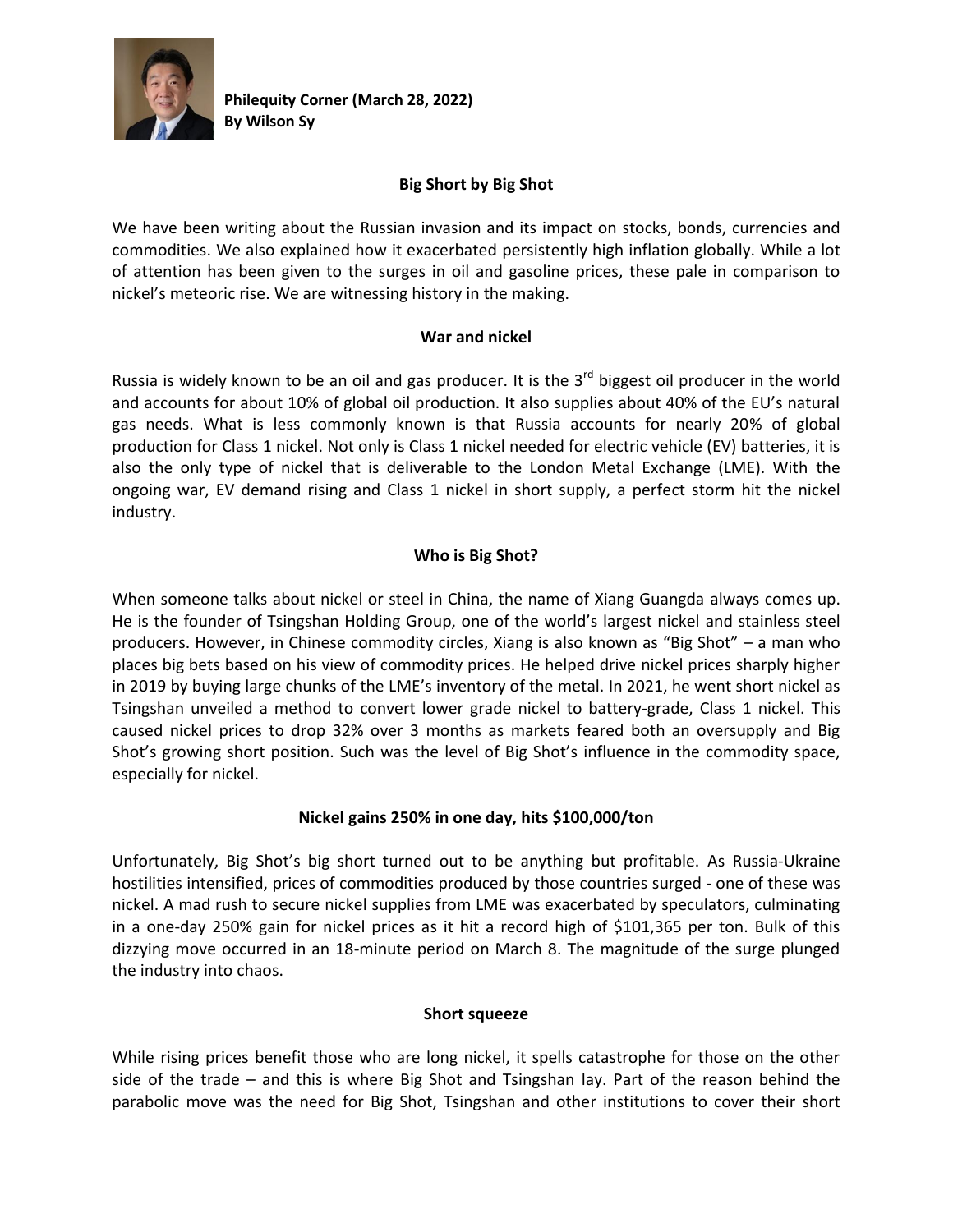positions. The unprecedented short squeeze in the nickel market caused their losses to balloon into the billions of dollars.

### **LME suspends trading in nickel**

Faced with a historic rise in nickel prices and the mayhem it created, the LME convened a group of metals and legal experts with the power to issue emergency rules for the market. With clients facing repeated margin calls and Tsingshan's gargantuan short position of around 150,000 tons, it was clear that banks and brokers were also at risk. Various reports identified some of the banks, such as JP Morgan, BNP Paribas and Standard Chartered. With many industry players faced with an existential crisis, the 145-year old commodity exchange's credibility was also at risk.

### **LME cancels \$3.9B in trades**

In a bid to bring back stability and save many industry players, the LME decided to suspend trading on March 8. In an unprecedented move, they also canceled all trades above \$48,000/ton. Though this averted bankruptcy-inducing margin calls, the measures taken were widely panned by fund managers and commodity traders who disagreed with the move to cancel trades amounting to \$3.9 billion as this was tantamount to bailing out Big Shot.

### **Glitches mar resumption of nickel trading**

To reopen the market in an orderly fashion, the LME unveiled a series of measures, including a 5% floor and ceiling for nickel prices. With the nickel market shut for 7 days, it bought Big Shot enough time to secure collateral and negotiate margin financing. Unfortunately, when nickel trading finally resumed on March 16, it was hit with glitches ranging from the electronic market not opening on time to off-limit orders getting done. This was further exacerbated by the lack of liquidity.

### **Limit down, limit up**

In the succeeding days, as nickel kept hitting limit down with barely any trades, the floor and ceiling was expanded to 8% and then to 15%. It was only on March 22 that a semblance of normalcy was seen as many trades started to get done. As the metal struggled to find a floor, industry experts and even LME CEO Matthew Chamberlain stated that they expect nickel to stabilize at a level similar to where Shanghai nickel futures were trading. Upon hitting that level, nickel hit limit up of 15% on Wednesday and Thursday last week.

### **Big Shot covers shorts**

Amidst these wild moves, there were news reports that Big Shot and Tsingshan were slowly covering their short positions. Friday also saw wild swings at the open, with nickel price rising by 9% then falling as much as 7% in just the  $1<sup>st</sup>$  hour of trading. What was happening in the nickel market was clearly one for the books.

### **Nickel saga continues**

With the Russia-Ukraine war hitting the 1-month mark, sanctions have wreaked havoc not only on Russia's economy but on global supply chains. This inflation spike makes everyone part of the